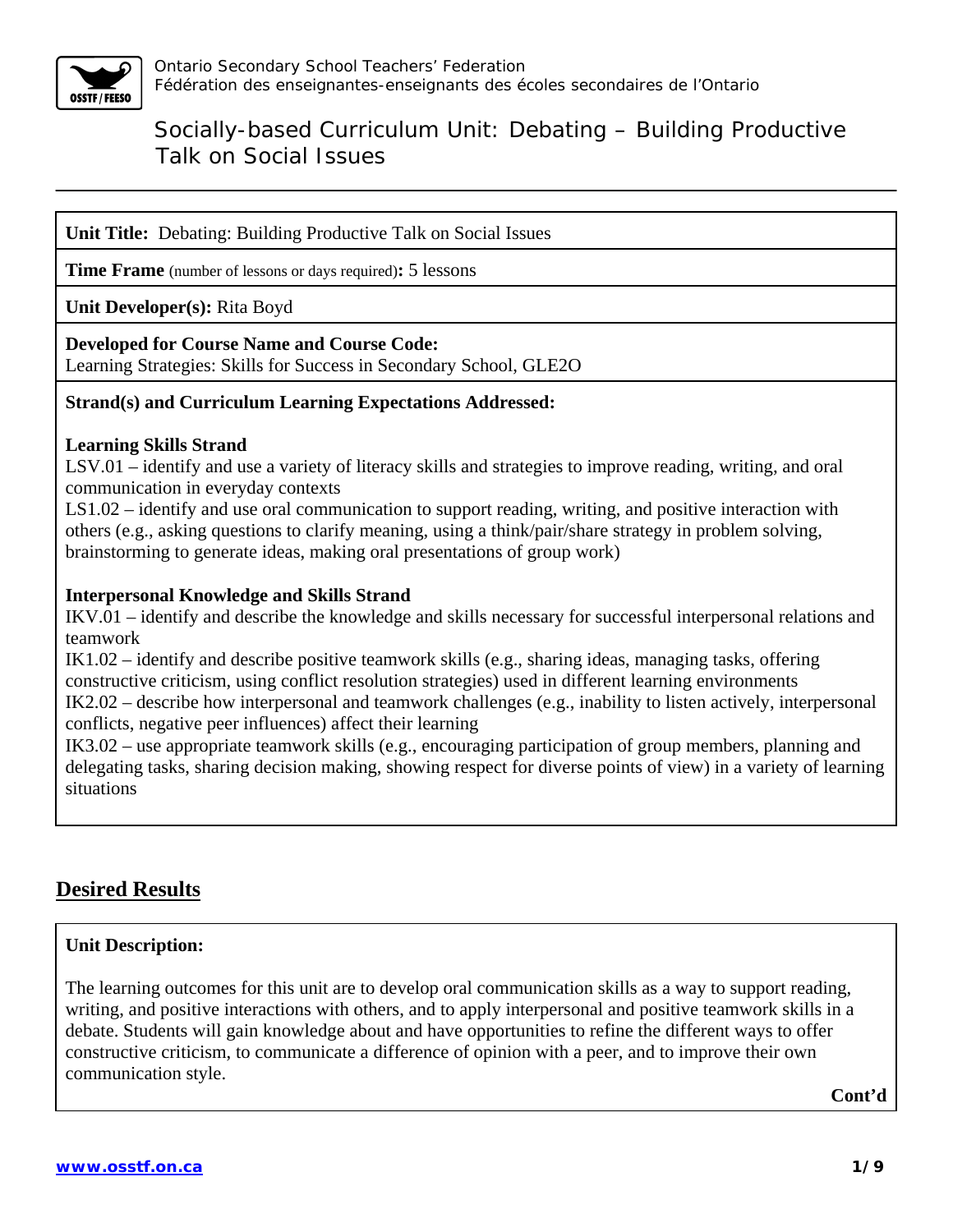

This unit was originally developed for special education students in Learning Strategies. The debate format and balloting have been modified to suit this class, but may be adapted as needed. The activities are built around a daily social issue or a news event specifically chosen for discussion, which is scaffolded throughout the unit from personal reflection, then to partner sharing, then to small group discussion, and finally to whole class debate. The performance tasks are both formative (fun, daily debate exercises on "lighter" topics) and summative (a formal *Debate* with rules, judged by an objective audience (i.e., fellow teacher, a group of older students, administrator in the school) on current social issues.

#### **Enduring Understandings / Learning:**

The "big idea" that students will gain from this unit is that we are all responsible for each other in a community, in which every person's success or failure does impact on that community, and thus ourselves. This unit allows students with learning disabilities (often the students in Learning Strategies classes) to focus on and become more involved in current social issues. Debating has inherent value as a student-centered activity. Students must learn to think quickly, speak succinctly, and listen actively. Thus, debating provides students opportunities to move from passive listening to active listening. Students gain newfound respect for their peers, understand the value of solid research and presentation skills, and develop a greater respect for the strength of a team-approach to problem solving. Teachers may select any current social issue for debate, as dictated by the knowledge and needs of their class. Ultimately, students will begin to see where their individual strengths lay in debating, and in the bigger social picture, that they have a voice and valuable opinions to contribute to their own society.

### **Assessment Tasks**

#### **Performance Tasks and Other Evidence That Will Demonstrate the Knowledge and Skills Acquired**:

- student participation in warm-up "mini-debates,"
- participation in class discussions,
- peer descriptive feedback,
- self and peer assessment,
- "L" column of KWL chart,
- culminating activity: class debate

#### **Assessment Criteria:**

- teacher observation and anecdotal notes, self/peer/team evaluation, modified debating rubric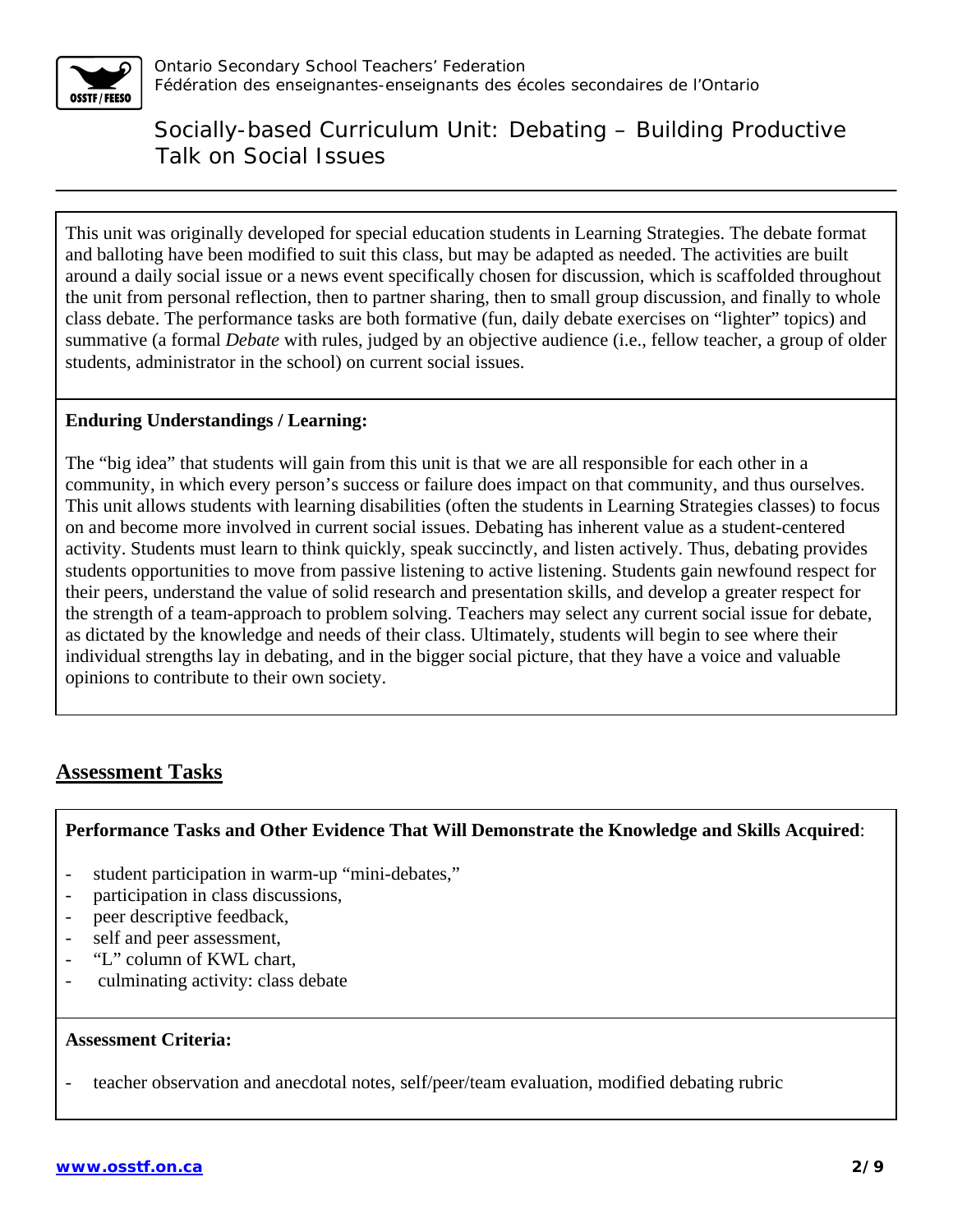

### **Unit Planning Notes**

#### **Prior Learning Necessary (if any)**:

None.

#### **Preparation Notes (if any):**

- podium (or music stand);
- large classroom in which desks can be reorganized;
- cue cards;
- Teacher resource: Beyond Monet: The Artful Science of Instructional Integration, by Barrie Bennett and Carol Rolheiser, chapter 11: *Academic Controversy and Team Analysis*;
- copy of video The Great Debaters for extension activity

### **Learning Plan**

#### **Lesson 1**

#### **Warm-up**

Hand out Debating K-W-L chart (Appendix A.)

Ask students to individually complete the section "K" *What do they already know about debates?* 

With their elbow partner (another student sitting nearby,) students share their responses.

Next, ask students to individually complete the section "W" *What do they want to know about debates?*  With their elbow partner, students again share their responses.

With the whole class, teacher takes up "K" responses, accepting all student answers, and writes them on the board, then does the same with "W" responses.

Teacher explains the "L" column of the KWL chart (*What have they learned about debating?)* will be revisited and completed by the students at the end of the unit.

#### **Teacher Input**

1. One thing that will eventually come out of the discussions is that debating involves speaking, discussing, arguing, convincing another person of something. Students will need to know what are the criteria for a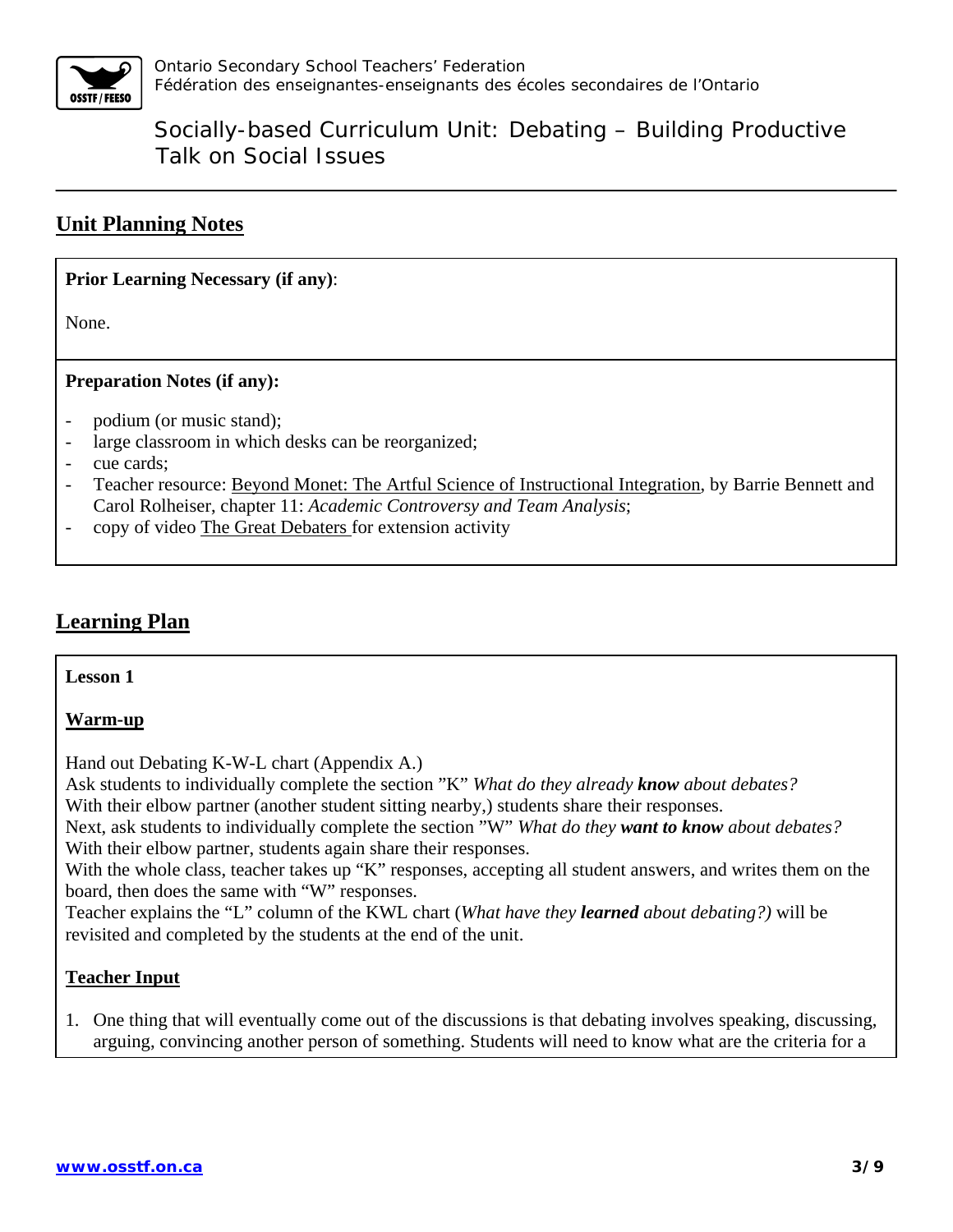

#### **Lesson 1 (cont.)**

strong point in an argument. Teacher writes on the board/overhead the **criteria for a strong point:** 

- **1) it is clearly stated**
- **2) it is logical**
- **3) it is convincing to most people**
- 2. Teacher introduces debating vocabulary through the handout Debating Terms (Appendix B-Teacher Copy; Appendix C-Student Copy). Teacher explains each term and writes them on the board/overhead and students copy onto their handout.
- 3. Teacher hands out How to Disagree in an Agreeable Way (Appendix D) and reads over with the class. In the columns of the handout, students may wish to add more of their own phrases. Teacher discusses with students the appropriate language to use when disagreeing with someone. Make a **t-chart** on the board, and ask students to contribute examples of things one might **hear** and examples of things one might **see** around the room during a debate. Remind students that body language (eye contact, tone of voice body posture) communicates just as much as words do.

#### **Student Practice**

The Devil's Advocate – Cooperative activity (Appendix E). **This game brings into practise the knowledge acquired about the criteria for a strong point, debating terms, and how to disagree in an agreeable way.** Students are placed in partners and presented with a proposition from the handout. Teacher/student decides who will debate for the Affirmative and the Negative side of that proposition. Students have three minutes to generate points for their Affirmative/Negative side. Teacher says "Begin" and for one minute, the student stands up and argues for the affirmative side. After one minute, teacher shouts "Switch." His/her partner must now stand up and argue for the negative side. At the end of the debate, students are given positive feedback and constructive criticism from the rest of the class. These "light" topics should be opportunities for students to practise quick thinking, develop strong points in an argument, and have fun!

#### **Lesson 2**

#### **Warm-up**

Students can play a variation of the *Devil's Advocate* activity. Now they must prepare arguments for **both** sides of the proposition. Allow students to select different propositions than what they have already done. One student will stand up speak for one minute, defending the affirmative side, and when the teacher says "Switch," right away **that same student** must argue for the negative side. This activity is scaffolding the students' research skills from one side of the debate, now to both sides of the debate.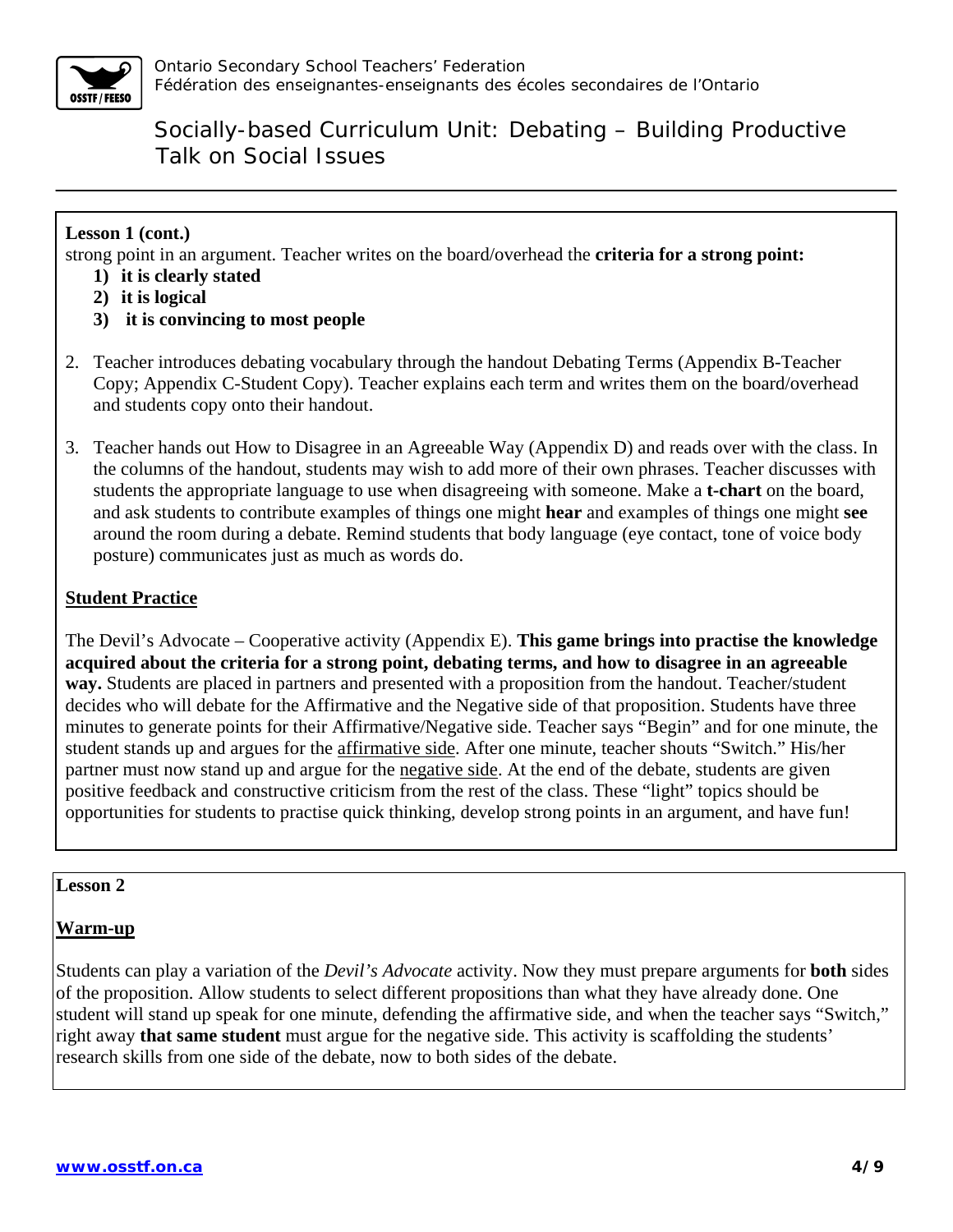

#### **Lesson 2 (cont.)**

#### **Teacher Input**

- **1. Review notes from last class (criteria for a strong point, debating terms, how to disagree with a peer.)**
- 2. Teacher puts one of the following quotations on the board/overhead, or selects another quotation or proverb:

*Success requires a special quality of mind, not the highest.* Edgar Z. Friedenberg  *A sentence that has shock value carries more information than one that does not*. Frank Ogden *Co-operation is no longer simply advantageous; in order to survive it is an absolute necessary.* Pierre Elliott Trudeau

*It gets easier to fool other people as you get older, but a lot harder to fool yourself.* Edward Phillips

Teacher gives students four or five minutes to prepare a two-minute speech on the quote. Timekeeper makes sure the students know how much time is left during both the planning time and the speech. Students present their speeches to the class, and receive feedback on what was most convincing, and why.

3. Using the speeches, the teacher shows students how to turn a statement into a proposition for the affirmative side and the negative side. Inform students that a debate speaker begins with the word "Resolved." For example:

| <b>Statement</b>                                                                       | <b>Proposition for</b><br>the Affirmative team                                                      | <b>Proposition for</b><br>the Negative team                                                                |
|----------------------------------------------------------------------------------------|-----------------------------------------------------------------------------------------------------|------------------------------------------------------------------------------------------------------------|
| Success requires a special quality<br>of mind, not the highest.                        | Resolved: Success requires a<br>special quality of mind, not the<br>highest.                        | Resolved: Success does not<br>require a special quality of mind,<br>it requires the highest.               |
| A sentence that has shock value<br>carries more information than<br>one that does not. | Resolved: A sentence that has<br>shock value carries more<br>information than one that does<br>not. | Resolved: A sentence that has<br>shock value does not carry more<br>information than one that does<br>not. |

#### **Student Activity**

Tell students they will be re-examining their own arguments from the Warm-up activity in order to begin to debate. Tell students to make a chart with the headings *Arguments For* and *Arguments Against*. Review the criteria for a strong reason in a debate (from Lesson 1). Students will highlight their top two or three reasons, ranking them from the strongest reason to weakest reason, for both their *Arguments For* and *Arguments Against*. Students then underline what they consider to be their two or three weakest reasons. Do this for both the *Arguments For* and *Arguments Against*. Students discuss and defend their choices with a peer.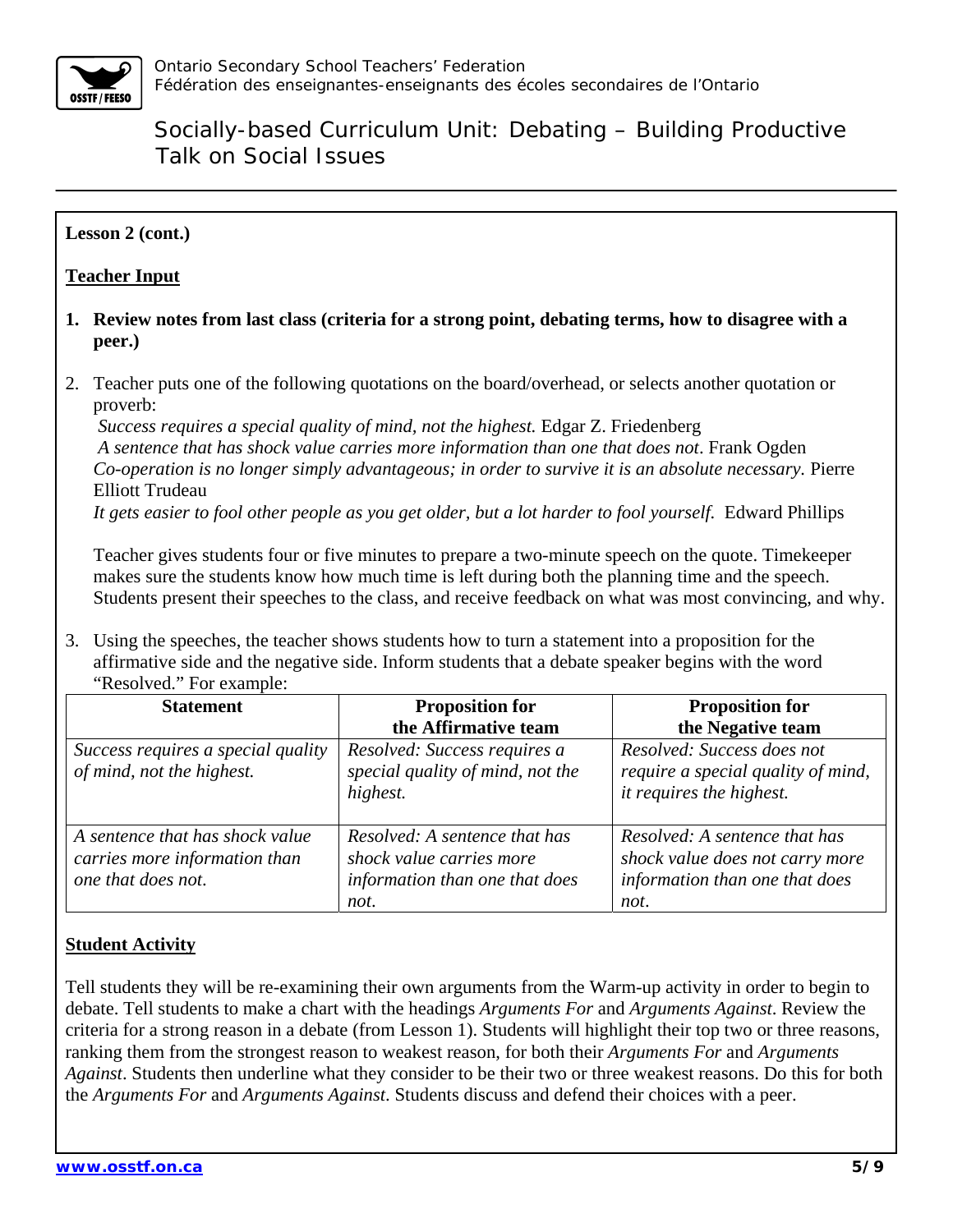

### **Lesson 3**

#### **Warm-up**

Co-operative Activity: Think-Pair-Share

Students think of current issues in the news today, from school topics, to local concerns, to world news. Ask students to come up with at least three current issues. Students share with an "elbow partner." Then the class shares as a whole. Teacher makes a list on the board/overhead of the topics. Teacher uses co-operative technique think-pair-share and students turn the statements into an affirmative or negative proposition. Remind students that each speech in a debate begins with the word "Resolved." Students stand up and take turns stating the affirmative and negative propositions.

#### **Teacher Input**

Handout copies of Student Advice on Debating (Appendix F). Read over as a class and discuss.

#### **Student Activity**

Tell students that they will begin to practise debating. This is an opportunity for students to begin to hone their speaking/presentation skills, then work on developing their research skills at a later time. They will use their arguments from yesterday's/ last class' lesson. Recall that they selected one proposition and ranked the strong and weak reasons in the *Arguments For* and *Arguments Against* columns.

Teacher now puts students into partners who used the same proposition, and assigns one partner to defend the affirmative side of that proposition, and the other partner to defend the negative side. It is important to tell students that debaters are not usually given a choice of sides; they must accept and argue for the proposition they are assigned. Students will speak for two minutes and defend their proposition, and then their opponent will do the same. There should be a non-verbal signal established to warn speakers when ten seconds are left in the speaking time.

After each "mini-debate," the teacher and the rest of the class should offer constructive criticism (use prior lesson *How to Disagree in an Agreeable Way* to establish appropriate phrasing of comments.) Encourage critique on both the presentation style (tone of voice, pacing, eye contact, gestures, etc.) and the choice of supporting facts/research.

Teacher should guide discussion toward why it is important to prepare rebuttal notes. Tell students that when an opponent's point is left unchallenged, it makes it appear to the judge(s) that the speaker is unable to debunk that point.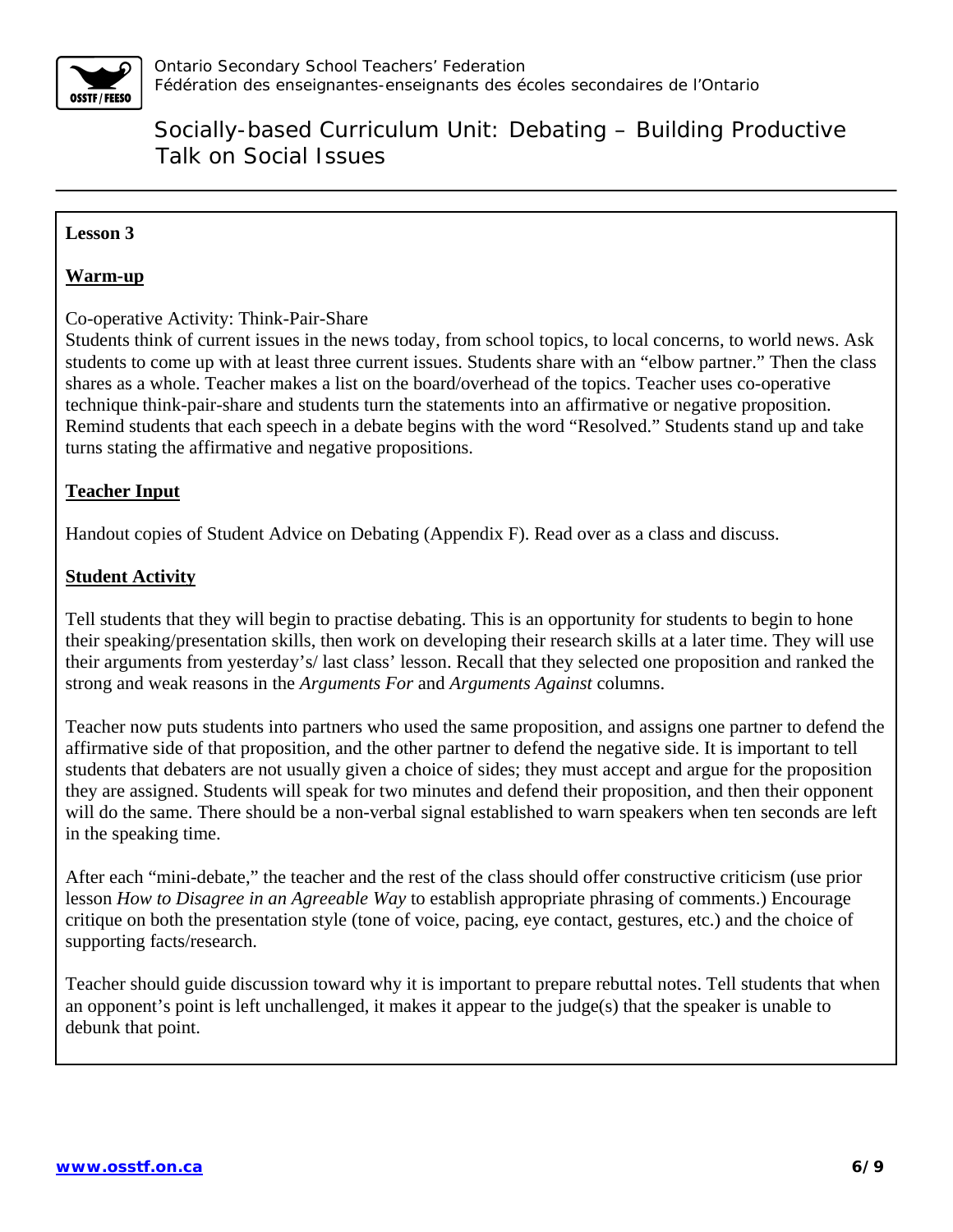

#### **Lesson 4**

#### **Warm up**

Students play a variation of the *Devil's Advocate* activity, but now with topics focusing on social justice and human rights. Teacher hands out Topics for Debate (Appendix G.) There are eleven topics from which to choose. Students select a proposition and, for five minutes, brainstorm arguments for both sides of the proposition. One student will stand up and speak for one minute, defending the affirmative side, and when the teacher says "Switch," right away that same student must argue for the negative side. Allow several students to select the same topic in order to generate discussion around strong versus weak arguments. This activity is scaffolding the students' research skills from one side, then to both sides of a "lighter" debate topic, now to both sides of a current social topic.

### **Teacher Input**

1. Tell students that the culminating activity for this unit will be a whole class debate. The question to be debated is **Which has more impact on Canadian society: violence or compassion?** As a class, create the affirmative proposition: *Violence has more impact on Canadian society than does compassion* and negative proposition: *Compassion has more impact on Canadian society than does violence*. Student should write them on the lines at the bottom of the handout (Appendix G.) Teacher assigns students to either the affirmative or the negative team. Note: Learning Strategies classes tend to be small, but the teacher may assign different debate topics from

Appendix I in order to keep teams to a cohesive and manageable number.

- 2. Handout to students a copy of Teaching the Debate (Appendix H) and read over the two pages together. On page 1 is the timing for the debate. The number of speakers may be modified to fit the needs of the class. The Judge or the Chair may also be modified (i.e., it may be the teacher, a guest teacher, an administrator, or a small group of senior students.) On page 2 of Appendix H are the room set-up suggestions. Remind students of appropriate behaviour if they are sitting in the audience. Tell students to make effective use of the *Planning Notes* section of the handout by getting the numbers and email addresses of their team members in order to communicate after school hours.
- 3. Handout copies of Student Notes for Rebuttal (Appendix I.) This handout is to help students organize their rebuttal arguments while listening to their opponents' speeches. These notes should be shared during the 3-minute planning "Break" during the debate.
- 4. Handout copies of the Debate Rubric (Appendix J.) Read over with students, highlighting key words and phrases. Tell students they will be evaluated individually and as a team, but all students must submit their preparation notes, cue cards, and rebuttal notes. The teacher uses discretion when evaluating a student during the debate, taking into account the IEP of the student.

#### **www.osstf.on.ca 7/9 Student Activity**

Teacher should try to give debate teams at least two classes in the library and/or computer lab in order to research the proposition, gather evidence, share notes and plan rebuttal statements. Remind students to define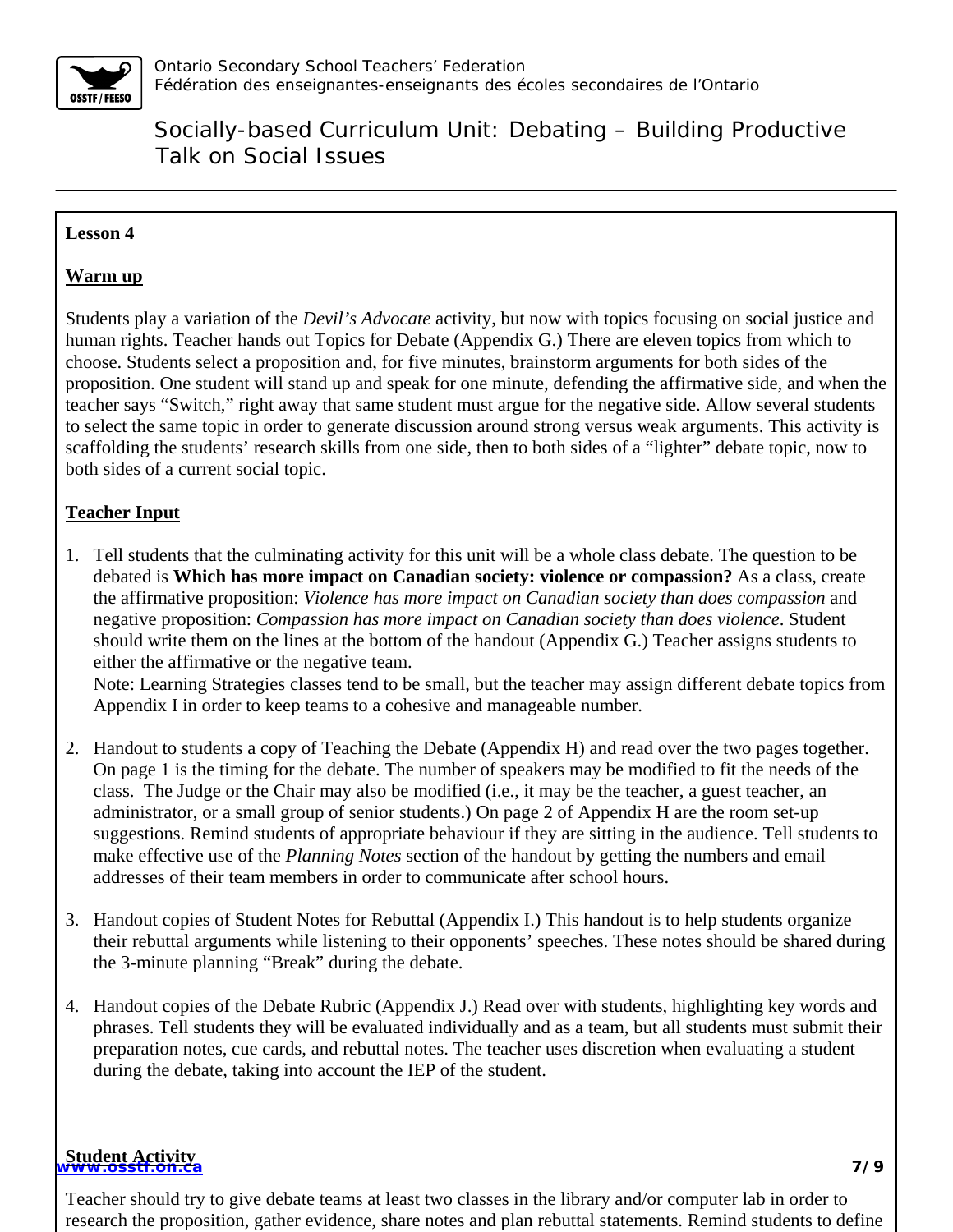

#### **Student Activity**

Teacher should try to give debate teams at least two classes in the library and/or computer lab in order to research the proposition, gather evidence, share notes and plan rebuttal statements. Remind students to define the terms "violence" and "compassion" first. As a class, brainstorm a list of places where they can begin to look for evidence of violence or compassion **impacting** Canadian society (i.e., news, historical events, famous people, etc.) During the debate, the Judge(s) should have a Voting Ballot (Appendix K) for this debate *Which has more impact on Canadian society: violence or compassion?* or a general Voting Ballot (Appendix L) for use with other debate topics.

After all debates, teacher should debrief with students about how they felt during the debate, what they think they did well individually, and how effective they were as a team. (Note: Beyond Monet: The Artful Science of Instructional Integration, by Barrie Bennett and Carol Rolheiser, is a valuable resource to teachers, particularly chapter 11: *Academic Controversy and Team Analysis* which has a page on Team Assessment.)

Finally, students return to the very first handout Debating K-W-L Chart (Appendix A) and complete the "L" column *"What did you learn about debating?"* Ask students to share their answers with the class.

#### **Lesson 5 – Suggested Extension Activity**

#### **Teacher Input**

Teacher gives copies to students of the handout Movie Guide: The Great Debaters (Appendix M.) Read over the handout with students to guide their viewing of the movie. The movie is age-appropriate, rated PG, and blends the two aspects of the unit: social justice and debating.

#### **Student Activity**

Students will view the movie The Great Debaters (2007) approximately 115 minutes. During and after the movie, students will complete the Movie Guide.

#### **Check for Understanding**

Teacher will take up the students' answers to the questions, which may vary from student to student, according to the depth and strength of their literacy ability. Teacher should focus much of the discussion about the movie on debating skills and the social issues of the time, i.e., human rights and social justice.